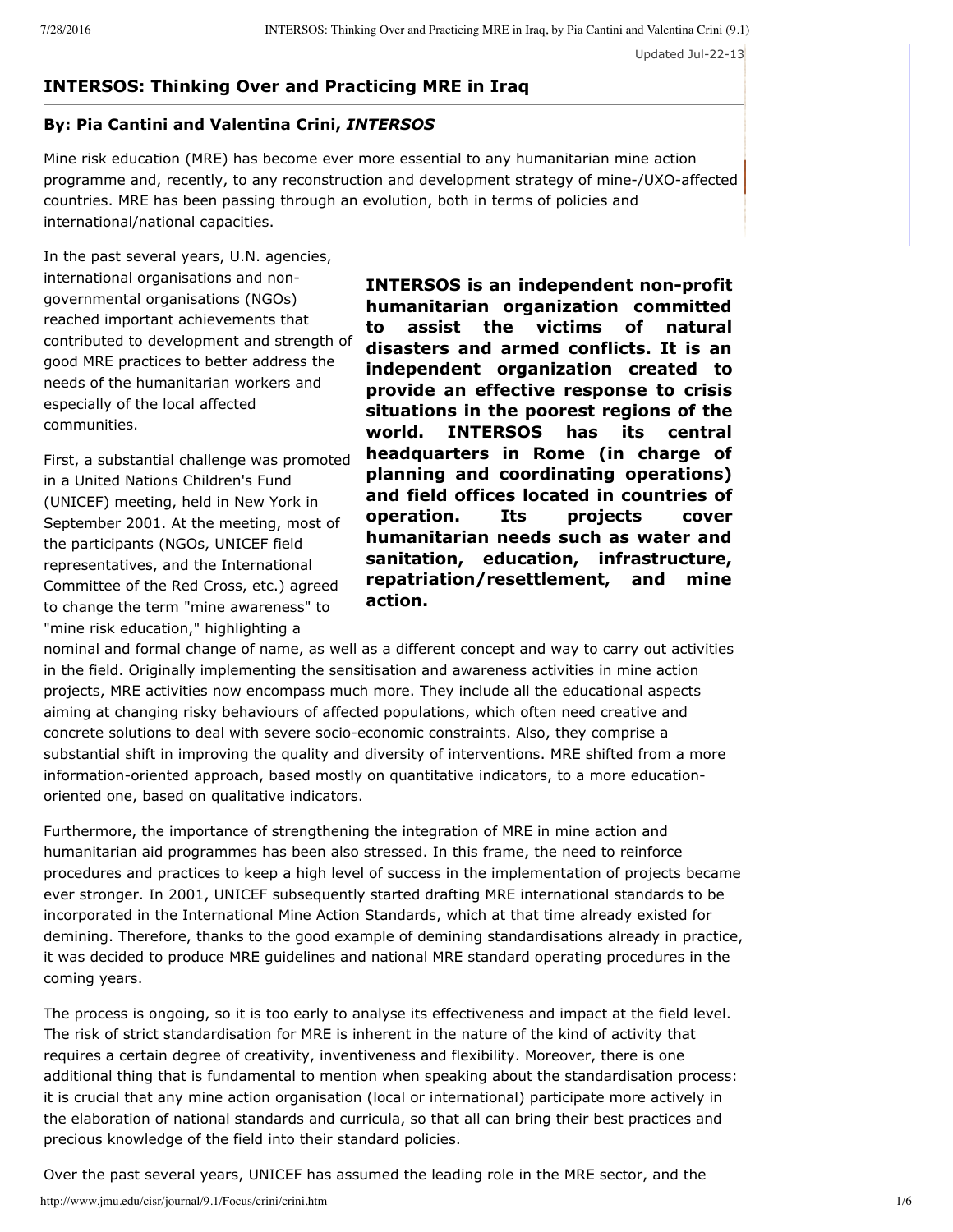good work of a number of mine action centres has improved coordination of MRE organisations (national and international) and MRE activities in the field.

A new effort in strengthening MRE practitioners' backgrounds and skills was instilled, mostly empowering national capacities and updating international staff's knowledge on new approaches and techniques. A lot of work was done in the last few years by the Geneva International Centre for Humanitarian Demining, Cranfield University, James Madison University's Mine Action Information Centre and other relevant sources to capitalise previous experiences and lessons learned, especially related to demining. Various training courses have been organised at the field level for middle and senior managers of the mine action sector. The hope is that this trend can be extended to MRE operators in order to consolidate skills to manage and implement efficient MRE projects in the field, with a particular focus on impact evaluation over performances and approaches.

Finally, it is crucial to mention the importance of mainstreaming mine action programs into development planning. As described by the United Nations Development Programme (UNDP) Mine Action Team in its 2004 publication *Mainstreaming Mine Action Into Development*, mine action can "significantly reduce direct and indirect casualty rates and at the same time generate high social and economic rates of return.... Mine action has also proved to be a powerful confidence-building measure when negotiating and/or sustaining peace. It eliminates some of the signs of war and is a tangible indication to the population that trust is being restored." In this respect, in the near future, it will be necessary to work toward a new vision of MRE for development. MRE is, among mine action pillars, a "cross sector" for liaising with the other mine action and development activities and for creating a link with local communities to build confidence and trust among the affected population. If the future of MRE will be more integrated into development programs and peace-building operations in general, it is necessary to consider that fact in standards and procedures as well as in donors' policies and in pilot project activities in the field. Evolutions and changes in every sector are long and complex processes to manage, but they are vital and valuable to better address the international effort for a more sustainable and mine-/UXO-free world that we all foresee and hope for our planet.

During the last five years, INTERSOS, an NGO committed to assisting the victims of natural disasters and armed conflicts, has been part of the above-mentioned process, facing from time to time the challenges emerging from diverse contexts and situations, and finding different MRE solutions to better address the needs of communities affected by mines and explosive remnants of war (ERW) in the field. In this respect, INTERSOS would like to introduce a summary of one of its specific projects implemented in the field in an emergency phase (the complete report is on the INTERSOS website, [http://www.intersos.org](http://www.intersos.org/)).

### **Introduction**

With the collapse of Saddam Hussein's regime in March 2003, most Iraqi refugees in neighboring countries—mainly Iran and Saudi Arabia—began to return to their homeland. The office of the United Nations High Commissioner for Refugees (UNHCR) set up procedures on both sides of the borders (country of origin and countries of asylum) to ensure volunteer repatriation with safety and dignity.

Within this framework, UNHCR funded INTERSOS support to Iraqi returnees to facilitate the voluntary repatriation process to southern Iraq. At the beginning of August 2003, INTERSOS



refurbished a hangar at the port of Basra, located on the Shatt-Al-Arab riverside, to establish and manage a transit centre (TC) for returnees. At that time, about 14,161 returnees were registered at the TC and were provided assistance and accompanied to their areas of origin. Of the activities INTERSOS carried out, one of the most important was MRE.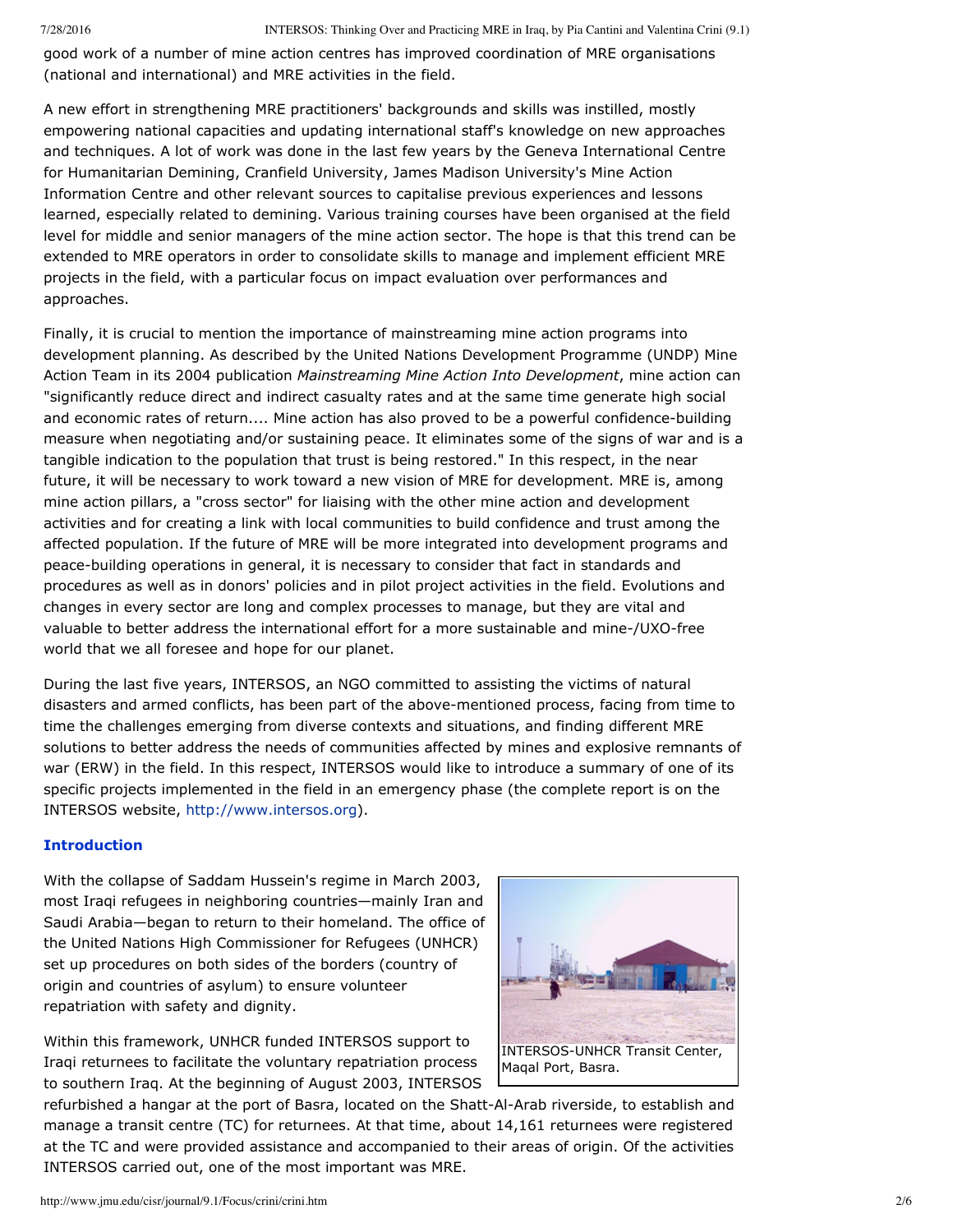# **Emergency Mine Risk Education**

**Strategy adopted.** INTERSOS decided to implement MRE through two different activities in order to meet all the needs of returnees. The strategy adopted in the first phase aimed at covering a large number of returnees in a short amount of time, warning them about the risks from ERW they might face during their travel back home and during their resettlement due to ERW and landmines.

In a second phase, INTERSOS initiated a community-based activity in the villages where returnees were arriving, identifying and training community volunteers to spread MRE messages. In this phase, INTERSOS implemented an educational and sustainable approach intending to influence the behaviour of the beneficiaries in a lasting way for medium- to long-term results.

**Factors conditioning the adopted strategy.** In the first phase of the project, many external factors imposed a specific decision-making process in MRE implementation. In such emergency situations, INTERSOS preferred to adopt an MRE information profile through the following:

- **Simple and direct messages**
- Messages passed in a clear, quick, attractive and culturally sensitive way
- **Repetition of messages in different situations and through various means**
- Gender- and age-specific messages and means

The following are factors that mainly conditioned the "emergency phase":

- **Limited time for MRE sessions**
- **Limited space for overall activities**
- Need for integration of MRE sessions into other activities
- **Beneficiaries' state of mind**

**The implementation of MRE activities in the TC.** Returnees that arrive in the TC are obliged to pass through a process that involves the following:

- 1. Visual medical screening
- 2. Customs policy registration
- 3. UNHCR registration
- 4. INTERSOS registration
- 5. Vulnerable cases screening and registration
- 6. MRE
- 7. Non-food items distribution
- 8. Food and water distribution
- 9. Final loading of household belongings on the trucks and hand luggage with returnees on the buses.

Upon arrival at the TC, men are separated from women and children, as they have to follow a different procedure. Only men, in fact, are asked to register the family. Families are reunited only at the end of the process.

## **MRE Activities**

To facilitate the above process, INTERSOS organised three MRE stations: one for men, one for women and children, and another one in the waiting hall placed next to the exit. MRE sessions are carried out at each station by the responsible MRE team. The two MRE stations for men and women are organised with posters-designed, produced and field-tested by INTERSOS with the help of a local artist from Basra—and fake minefields, marked strictly forbidden with conventional dangerous area warning signs and fake mines and items of



Visitors to the TC in Basra receive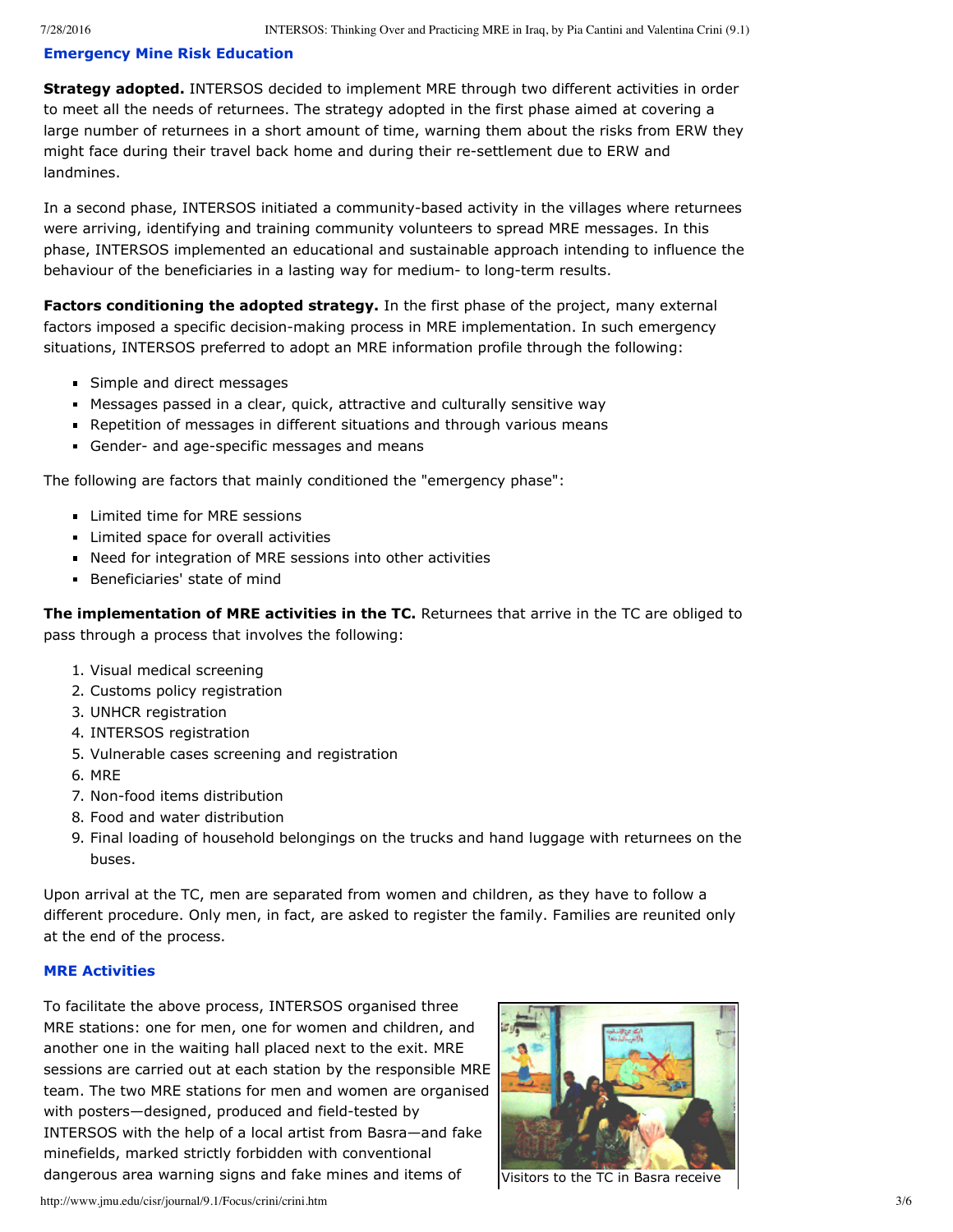7/28/2016 INTERSOS: Thinking Over and Practicing MRE in Iraq, by Pia Cantini and Valentina Crini (9.1)

UXO exposed on a surface of ground soil.

important mine-risk warnings.

The MRE station placed in the waiting hall is organised with a desk for distribution of INTERSOS MRE materials, mainly colored leaflets and stickers produced by INTERSOS. The wall surrounding this area is painted with murals showing key MRE messages. At this station, the two female local trainers are in charge. As soon as the participants complete their session in the "women's area," they reach the waiting hall. In the waiting area, there are benches on which to sit and a closedcircuit broadcast (on five TVs) of a 10-minute MRE cartoon. This MRE cartoon was created and produced by INTERSOS, with the financial support of the European Community Humanitarian Office (ECHO), and specifically targets children. This asset creates an opportunity: it reiterates the messages and asks for questions or concerns. It is impossible for people seated inside the Centre to avoid seeing the cartoon.

As the video gets everyone's attention, it provides the two women of the INTERSOS Iraqi staff with another opportunity to further stimulate children on this matter with a testing card that reiterates simple visual MRE messages. With this simple tool, it is possible to estimate that at the end of the process, about 80 percent of children comprehended the messages properly. After this test, children also receive a gender-specific sticker based on cartoon characters with the MRE message "I am smart; I stay far from mines." A female and a male, the protagonists of the cartoon, are represented on two different stickers.



All three MRE stations have a banner, printed on

cloth two meters (6.96 feet) in length, with the following Quran Sura written in red: **بأنفسكم ولاتلقوا التهلكة ألى** , which means "Don't spoil your life by your own hands."

After an assessment done in conjunction with local experts, results showed that drawing Quran words near MRE messages is an effective way to make people reflect deeper on the consequences of their behavior. The field tests of this message assured that the message was suitable, relevant, and simple, while at the same time understandable, persuasive, and respectful of the dignity and tradition of the Islamic religion. Also, the feedback received from returnees was absolutely



positive. INTERSOS decided to use this Sura in its MRE activity with the implication that it strongly

links MRE messages to the Islamic Arabic culture and avoids the risk of MRE being perceived as an "external" and "Western" activity.

# **Community-Based Approach to MRE**

As soon as the TC was up and running and returnees' flow increased, the second phase of the MRE plan was developed. In 2004, INTERSOS started a community-based mine/UXO risk education activity to address the threat of ERW in Basra governorate. The activity's aim was to develop a sustainable community-based network of volunteers able to spread MRE messages to their community, focusing on returnees. MRE aims to ensure that communities are aware of the risks of mines and UXO and are encouraged to behave in a way that reduces the risk to people, property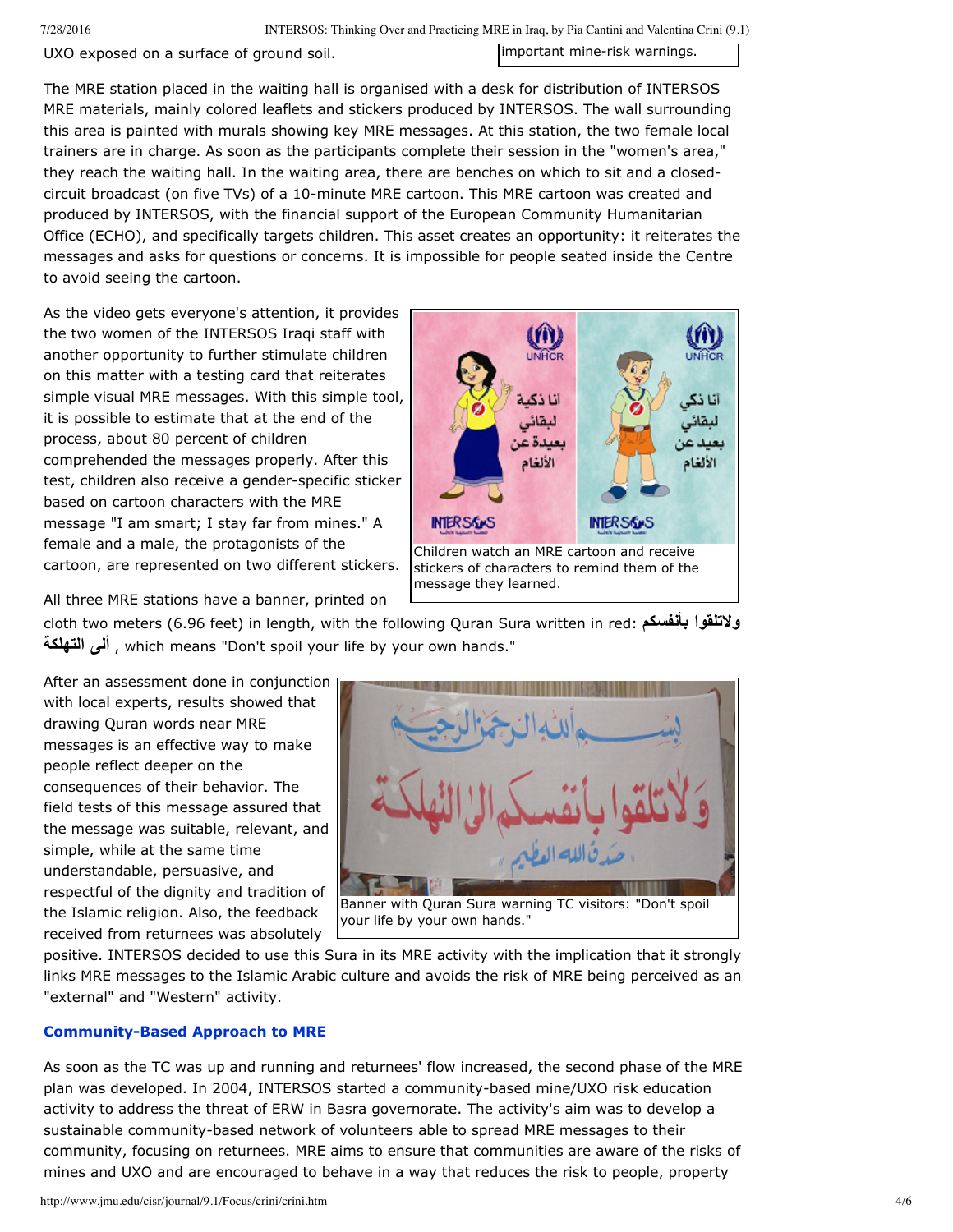#### 7/28/2016 INTERSOS: Thinking Over and Practicing MRE in Iraq, by Pia Cantini and Valentina Crini (9.1)

and the environment, the objective being to reduce risk to a level at which people can live safely, free from the constraints imposed by landmine and UXO contamination. Due to the unreliable security situation in Iraq, this activity has been deemed a "pilot project" in the framework of the UNHCR project.

At first, a needs assessment was implemented to identify the geographical area to cover and the main MRE needs to be addressed. Data was gathered from primary and secondary sources of information. After data was compiled and



compared, the province of Al Sanger, located in Abu Al Kaseeb district of south Basra, was selected as top priority. Al Sanger shows high ERW contamination and an increase in population due to returnees. High consideration has been paid as well to the security issue in order to permit the MRE trainers to easily access the area.

The INTERSOS MRE experts trained the Iraqi INTERSOS MRE team in the following:

- **Reinforcing communication**
- **Using teaching/training skills to implement the community-based approach and** participatory learning
- **Selecting community volunteers**
- **Analysing situations**
- **Applying monitoring processes**
- Clarifying project goals and INTERSOS MRE team responsibilities.

The INTERSOS MRE team selected and trained MRE community volunteers mainly among community leaders, including official leaders (e.g., Al Sanger local municipality employers and the district of Abu Al Kaseeb municipality employers), teachers and doctors. The train-the-trainers workshop for community volunteers is based on the INTERSOS MRE community volunteer guidelines and the results of INTERSOS' lessons learned. Unfortunately, security issues have dramatically limited the pilot project work plan.

# **Conclusion**

During the past year-and-a-half, the two key words that influenced the INTERSOS MRE strategy in Iraq were "emergency" and "security." In these circumstances, INTERSOS chose to give two kinds of responses in order to address the needs of refugees during their travel back home and during their reintegration into their homeland. The goal has been to give basic MRE information to the largest number of returnees through public information in the Basra TC and at the border to spontaneous returnees in order to warn them about the ERW/mine risk they would encounter. Simultaneously at the MRE TC, a more sustainable response was focused on changing behaviours and training the community once returnees arrived. Of course, the entire process, especially the second phase, has been conditioned by the precarious security situation. Most of the targeted areas could not be reached and many communities could not be properly monitored. Education, sustainability and empowerment are all concepts that need a stable environment to be effective. Nevertheless, the involvement of the communities in INTERSOS activities has been impressive.

The lack of security also had other consequences. In April 2004, INTERSOS expatriate staff relocated to Kuwait and worked in remote management. To work from outside Iraq was a tricky and challenging task for the local staff as well as for the expatriates. Even though INTERSOS and UNHCR staff had to face these and other constraints and difficulties, the overall objectives and the specific objectives of the UNHCR project have been fully achieved.

*\*All photos courtesy of the author*

# **Contact Information**